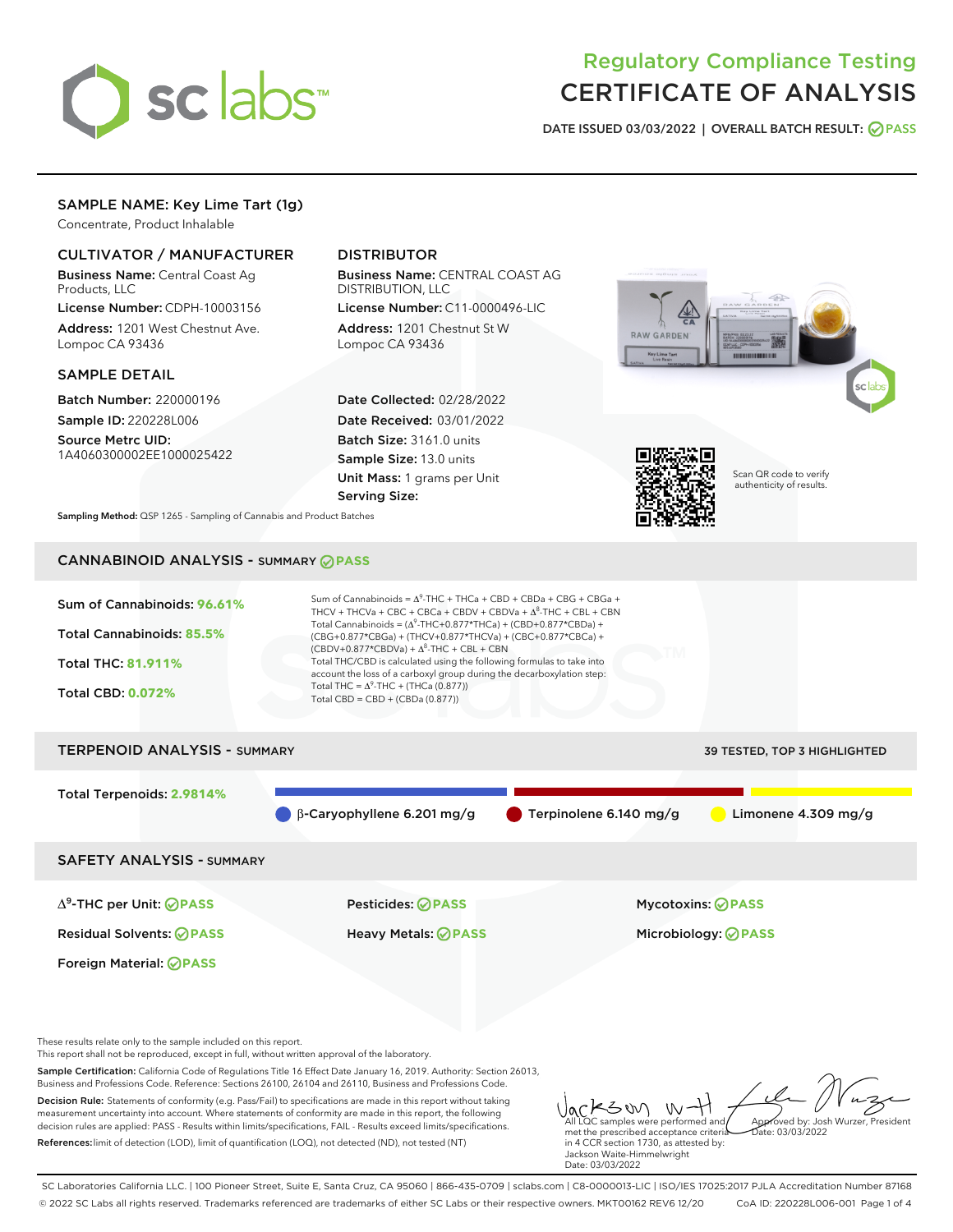



KEY LIME TART (1G) | DATE ISSUED 03/03/2022 | OVERALL BATCH RESULT:  $\bigcirc$  PASS

#### CANNABINOID TEST RESULTS - 03/02/2022 2 PASS

Tested by high-performance liquid chromatography with diode-array detection (HPLC-DAD). **Method:** QSP 1157 - Analysis of Cannabinoids by HPLC-DAD

#### TOTAL CANNABINOIDS: **85.5%**

Total Cannabinoids (Total THC) + (Total CBD) + (Total CBG) + (Total THCV) + (Total CBC) +  $(Total CBDV) +  $\Delta^8$ -THC + CBL + CBN$ 

TOTAL THC: **81.911%** Total THC (Δ<sup>9</sup>-THC+0.877\*THCa)

TOTAL CBD: **0.072%**

Total CBD (CBD+0.877\*CBDa)

TOTAL CBG: 1.1% Total CBG (CBG+0.877\*CBGa)

TOTAL THCV: 1.97% Total THCV (THCV+0.877\*THCVa)

TOTAL CBC: 0.48% Total CBC (CBC+0.877\*CBCa)

TOTAL CBDV: ND Total CBDV (CBDV+0.877\*CBDVa)

| <b>COMPOUND</b>  | LOD/LOQ<br>(mg/g)          | <b>MEASUREMENT</b><br><b>UNCERTAINTY</b><br>(mg/g) | <b>RESULT</b><br>(mg/g) | <b>RESULT</b><br>(%) |
|------------------|----------------------------|----------------------------------------------------|-------------------------|----------------------|
| <b>THCa</b>      | 0.05/0.14                  | ±17.277                                            | 863.85                  | 86.385               |
| $\Lambda^9$ -THC | 0.06 / 0.26                | ±1.648                                             | 61.51                   | 6.151                |
| <b>THCVa</b>     | 0.07/0.20                  | ±0.752                                             | 20.27                   | 2.027                |
| <b>CBGa</b>      | 0.1/0.2                    | $\pm 0.45$                                         | 11.0                    | 1.10                 |
| <b>CBCa</b>      | 0.07 / 0.28                | ±0.178                                             | 4.67                    | 0.467                |
| <b>THCV</b>      | 0.1 / 0.2                  | $\pm 0.07$                                         | 1.9                     | 0.19                 |
| <b>CBG</b>       | 0.06/0.19                  | ±0.042                                             | 1.36                    | 0.136                |
| <b>CBDa</b>      | 0.02/0.19                  | ±0.019                                             | 0.82                    | 0.082                |
| <b>CBC</b>       | 0.2 / 0.5                  | ±0.02                                              | 0.7                     | 0.07                 |
| $\Lambda^8$ -THC | 0.1/0.4                    | N/A                                                | <b>ND</b>               | <b>ND</b>            |
| <b>CBD</b>       | 0.07/0.29                  | N/A                                                | <b>ND</b>               | <b>ND</b>            |
| <b>CBDV</b>      | 0.04 / 0.15                | N/A                                                | <b>ND</b>               | <b>ND</b>            |
| <b>CBDVa</b>     | 0.03 / 0.53                | N/A                                                | <b>ND</b>               | <b>ND</b>            |
| <b>CBL</b>       | 0.06 / 0.24                | N/A                                                | <b>ND</b>               | <b>ND</b>            |
| <b>CBN</b>       | 0.1 / 0.3                  | N/A                                                | <b>ND</b>               | <b>ND</b>            |
|                  | <b>SUM OF CANNABINOIDS</b> |                                                    | 966.1 mg/g              | 96.61%               |

#### **UNIT MASS: 1 grams per Unit**

| $\Delta^9$ -THC per Unit              | 1100 per-package limit | $61.51$ mg/unit | <b>PASS</b> |
|---------------------------------------|------------------------|-----------------|-------------|
| <b>Total THC per Unit</b>             |                        | 819.11 mg/unit  |             |
| <b>CBD per Unit</b>                   |                        | <b>ND</b>       |             |
| <b>Total CBD per Unit</b>             |                        | $0.72$ mg/unit  |             |
| Sum of Cannabinoids<br>per Unit       |                        | $966.1$ mg/unit |             |
| <b>Total Cannabinoids</b><br>per Unit |                        | $855.3$ mg/unit |             |

| <b>COMPOUND</b>        | <b>LOD/LOQ</b><br>(mg/g) | <b>UNCERTAINTY</b><br>(mg/g) | <b>RESULT</b><br>(mg/g)                          | <b>RESULT</b><br>$(\%)$ |
|------------------------|--------------------------|------------------------------|--------------------------------------------------|-------------------------|
| β-Caryophyllene        | 0.004 / 0.012            | ±0.1718                      | 6.201                                            | 0.6201                  |
| Terpinolene            | 0.008 / 0.026            | ±0.0976                      | 6.140                                            | 0.6140                  |
| Limonene               | 0.005 / 0.016            | ±0.0478                      | 4.309                                            | 0.4309                  |
| Myrcene                | 0.008 / 0.025            | ±0.0365                      | 3.650                                            | 0.3650                  |
| $\alpha$ -Humulene     | 0.009/0.029              | ±0.0526                      | 2.106                                            | 0.2106                  |
| Linalool               | 0.009 / 0.032            | ±0.0315                      | 1.065                                            | 0.1065                  |
| $\alpha$ -Bisabolol    | 0.008 / 0.026            | ±0.0413                      | 0.994                                            | 0.0994                  |
| trans-β-Farnesene      | 0.008 / 0.025            | ±0.0206                      | 0.747                                            | 0.0747                  |
| $\beta$ -Pinene        | 0.004 / 0.014            | ±0.0062                      | 0.695                                            | 0.0695                  |
| Terpineol              | 0.009 / 0.031            | ±0.0283                      | 0.593                                            | 0.0593                  |
| Fenchol                | 0.010 / 0.034            | ±0.0158                      | 0.526                                            | 0.0526                  |
| $\alpha$ -Pinene       | 0.005 / 0.017            | ±0.0030                      | 0.444                                            | 0.0444                  |
| Guaiol                 | 0.009 / 0.030            | ±0.0144                      | 0.393                                            | 0.0393                  |
| Caryophyllene<br>Oxide | 0.010 / 0.033            | ±0.0131                      | 0.365                                            | 0.0365                  |
| $\beta$ -Ocimene       | 0.006 / 0.020            | ±0.0082                      | 0.326                                            | 0.0326                  |
| Nerolidol              | 0.006 / 0.019            | ±0.0129                      | 0.263                                            | 0.0263                  |
| $\alpha$ -Phellandrene | 0.006 / 0.020            | ±0.0017                      | 0.156                                            | 0.0156                  |
| $\alpha$ -Terpinene    | 0.005 / 0.017            | ±0.0016                      | 0.134                                            | 0.0134                  |
| Borneol                | 0.005/0.016              | ±0.0044                      | 0.134                                            | 0.0134                  |
| $\Delta^3$ -Carene     | 0.005 / 0.018            | ±0.0013                      | 0.121                                            | 0.0121                  |
| $\gamma$ -Terpinene    | 0.006 / 0.018            | ±0.0016                      | 0.118                                            | 0.0118                  |
| Valencene              | 0.009 / 0.030            | ±0.0046                      | 0.085                                            | 0.0085                  |
| Geraniol               | 0.002 / 0.007            | ±0.0022                      | 0.063                                            | 0.0063                  |
| Sabinene               | 0.004 / 0.014            | ±0.0005                      | 0.054                                            | 0.0054                  |
| Camphene               | 0.005 / 0.015            | ±0.0005                      | 0.053                                            | 0.0053                  |
| Sabinene Hydrate       | 0.006 / 0.022            | ±0.0011                      | 0.035                                            | 0.0035                  |
| Eucalyptol             | 0.006 / 0.018            | ±0.0006                      | 0.032                                            | 0.0032                  |
| Citronellol            | 0.003 / 0.010            | ±0.0005                      | 0.012                                            | 0.0012                  |
| Fenchone               | 0.009 / 0.028            | N/A                          | <loq< th=""><th><loq< th=""></loq<></th></loq<>  | <loq< th=""></loq<>     |
| Cedrol                 | 0.008 / 0.027            | N/A                          | <loq< th=""><th><math>&lt;</math>LOQ</th></loq<> | $<$ LOQ                 |
| p-Cymene               | 0.005 / 0.016            | N/A                          | ND                                               | ND                      |
| Isopulegol             | 0.005 / 0.016            | N/A                          | <b>ND</b>                                        | <b>ND</b>               |
| Camphor                | 0.006 / 0.019            | N/A                          | <b>ND</b>                                        | <b>ND</b>               |
| Isoborneol             | 0.004 / 0.012            | N/A                          | <b>ND</b>                                        | <b>ND</b>               |
| Menthol                | 0.008 / 0.025            | N/A                          | ND                                               | ND                      |
| Nerol                  | 0.003 / 0.011            | N/A                          | <b>ND</b>                                        | ND                      |
| Pulegone               | 0.003 / 0.011            | N/A                          | <b>ND</b>                                        | <b>ND</b>               |
| <b>Geranyl Acetate</b> | 0.004 / 0.014            | N/A                          | ND                                               | ND                      |
| $\alpha$ -Cedrene      | 0.005 / 0.016            | N/A                          | <b>ND</b>                                        | <b>ND</b>               |

TOTAL TERPENOIDS 29.814 mg/g 2.9814%

SC Laboratories California LLC. | 100 Pioneer Street, Suite E, Santa Cruz, CA 95060 | 866-435-0709 | sclabs.com | C8-0000013-LIC | ISO/IES 17025:2017 PJLA Accreditation Number 87168 © 2022 SC Labs all rights reserved. Trademarks referenced are trademarks of either SC Labs or their respective owners. MKT00162 REV6 12/20 CoA ID: 220228L006-001 Page 2 of 4

## TERPENOID TEST RESULTS - 03/02/2022

Terpene analysis utilizing gas chromatography-flame ionization detection (GC-FID). **Method:** QSP 1192 - Analysis of Terpenoids by GC-FID

MEASUREMENT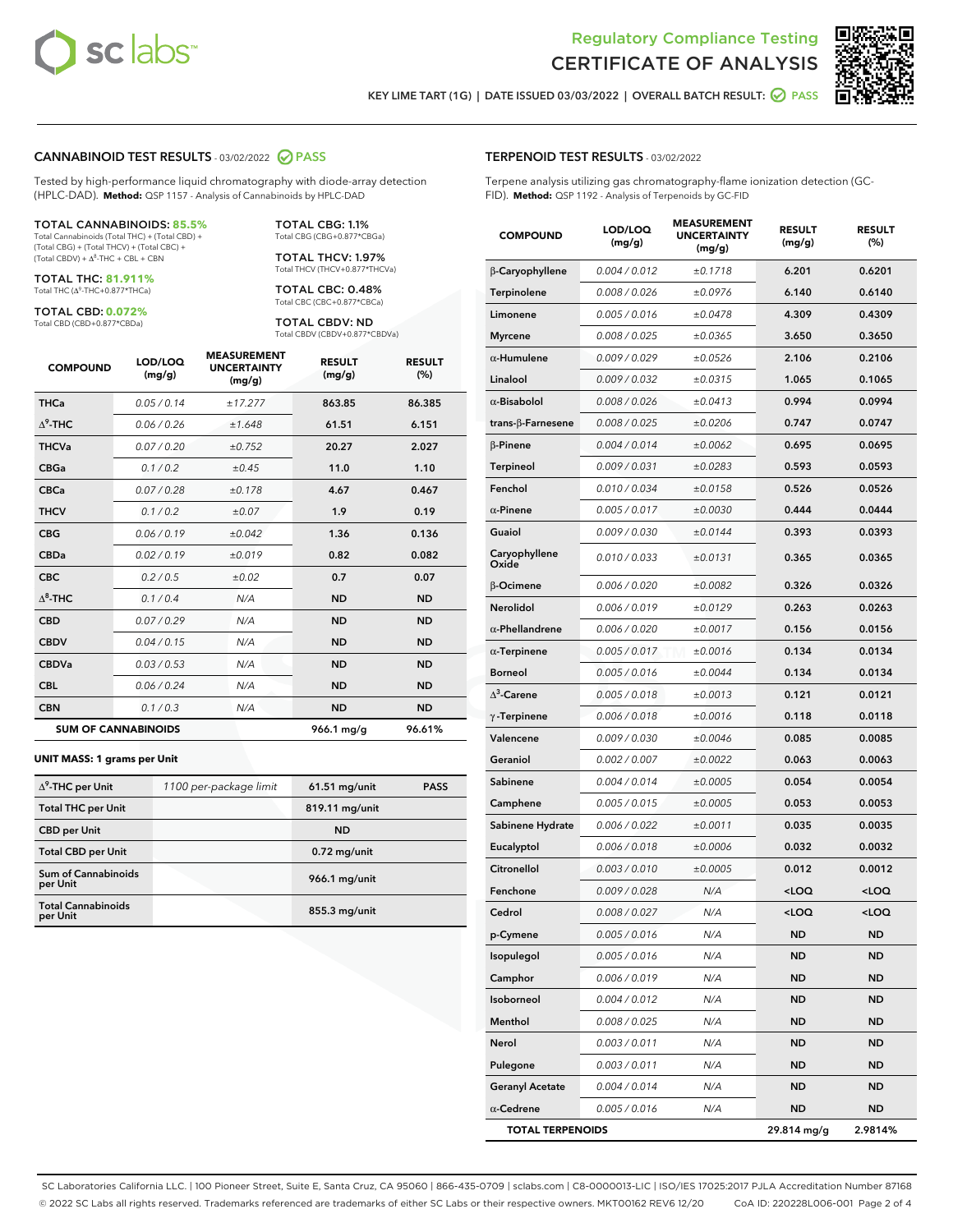



KEY LIME TART (1G) | DATE ISSUED 03/03/2022 | OVERALL BATCH RESULT:  $\bigcirc$  PASS

## CATEGORY 1 PESTICIDE TEST RESULTS - 03/02/2022 2 PASS

Pesticide and plant growth regulator analysis utilizing high-performance liquid chromatography-mass spectrometry (HPLC-MS) or gas chromatography-mass spectrometry (GC-MS). \*GC-MS utilized where indicated. **Method:** QSP 1212 - Analysis of Pesticides and Mycotoxins by LC-MS or QSP 1213 - Analysis of Pesticides by GC-MS

| <b>COMPOUND</b>             | LOD/LOQ<br>$(\mu g/g)$ | <b>ACTION</b><br><b>LIMIT</b><br>$(\mu g/g)$ | <b>MEASUREMENT</b><br><b>UNCERTAINTY</b><br>$(\mu g/g)$ | <b>RESULT</b><br>$(\mu g/g)$ | <b>RESULT</b> |
|-----------------------------|------------------------|----------------------------------------------|---------------------------------------------------------|------------------------------|---------------|
| Aldicarb                    | 0.03 / 0.08            | $\ge$ LOD                                    | N/A                                                     | <b>ND</b>                    | <b>PASS</b>   |
| Carbofuran                  | 0.02 / 0.05            | $\ge$ LOD                                    | N/A                                                     | <b>ND</b>                    | <b>PASS</b>   |
| Chlordane*                  | 0.03 / 0.08            | $\geq$ LOD                                   | N/A                                                     | <b>ND</b>                    | <b>PASS</b>   |
| Chlorfenapyr*               | 0.03/0.10              | $\geq$ LOD                                   | N/A                                                     | <b>ND</b>                    | <b>PASS</b>   |
| Chlorpyrifos                | 0.02/0.06              | $>$ LOD                                      | N/A                                                     | <b>ND</b>                    | <b>PASS</b>   |
| Coumaphos                   | 0.02 / 0.07            | $\ge$ LOD                                    | N/A                                                     | <b>ND</b>                    | <b>PASS</b>   |
| Daminozide                  | 0.02 / 0.07            | $\ge$ LOD                                    | N/A                                                     | <b>ND</b>                    | <b>PASS</b>   |
| <b>Dichlorvos</b><br>(DDVP) | 0.03/0.09              | $>$ LOD                                      | N/A                                                     | <b>ND</b>                    | <b>PASS</b>   |
| <b>Dimethoate</b>           | 0.03 / 0.08            | $\ge$ LOD                                    | N/A                                                     | <b>ND</b>                    | <b>PASS</b>   |
| Ethoprophos                 | 0.03/0.10              | $\ge$ LOD                                    | N/A                                                     | <b>ND</b>                    | <b>PASS</b>   |
| Etofenprox                  | 0.02 / 0.06            | $\ge$ LOD                                    | N/A                                                     | <b>ND</b>                    | <b>PASS</b>   |
| Fenoxycarb                  | 0.03 / 0.08            | $>$ LOD                                      | N/A                                                     | <b>ND</b>                    | <b>PASS</b>   |
| Fipronil                    | 0.03 / 0.08            | $>$ LOD                                      | N/A                                                     | <b>ND</b>                    | <b>PASS</b>   |
| Imazalil                    | 0.02 / 0.06            | $>$ LOD                                      | N/A                                                     | <b>ND</b>                    | <b>PASS</b>   |
| <b>Methiocarb</b>           | 0.02 / 0.07            | $\ge$ LOD                                    | N/A                                                     | <b>ND</b>                    | <b>PASS</b>   |
| Parathion-methyl            | 0.03/0.10              | $\geq$ LOD                                   | N/A                                                     | <b>ND</b>                    | <b>PASS</b>   |
| <b>Mevinphos</b>            | 0.03/0.09              | $\ge$ LOD                                    | N/A                                                     | <b>ND</b>                    | <b>PASS</b>   |
| Paclobutrazol               | 0.02 / 0.05            | $\ge$ LOD                                    | N/A                                                     | <b>ND</b>                    | <b>PASS</b>   |
| Propoxur                    | 0.03/0.09              | $>$ LOD                                      | N/A                                                     | <b>ND</b>                    | <b>PASS</b>   |
| Spiroxamine                 | 0.03 / 0.08            | $>$ LOD                                      | N/A                                                     | <b>ND</b>                    | <b>PASS</b>   |
| Thiacloprid                 | 0.03/0.10              | $\geq$ LOD                                   | N/A                                                     | <b>ND</b>                    | <b>PASS</b>   |

## CATEGORY 2 PESTICIDE TEST RESULTS - 03/02/2022 2 PASS

| <b>COMPOUND</b>          | LOD/LOO<br>$(\mu g/g)$ | <b>ACTION</b><br><b>LIMIT</b><br>$(\mu g/g)$ | <b>MEASUREMENT</b><br><b>UNCERTAINTY</b><br>$(\mu g/g)$ | <b>RESULT</b><br>$(\mu g/g)$ | <b>RESULT</b> |
|--------------------------|------------------------|----------------------------------------------|---------------------------------------------------------|------------------------------|---------------|
| Abamectin                | 0.03/0.10              | 0.1                                          | N/A                                                     | <b>ND</b>                    | <b>PASS</b>   |
| Acephate                 | 0.02/0.07              | 0.1                                          | N/A                                                     | <b>ND</b>                    | <b>PASS</b>   |
| Acequinocyl              | 0.02/0.07              | 0.1                                          | N/A                                                     | <b>ND</b>                    | <b>PASS</b>   |
| Acetamiprid              | 0.02/0.05              | 0.1                                          | N/A                                                     | <b>ND</b>                    | <b>PASS</b>   |
| Azoxystrobin             | 0.02 / 0.07            | 0.1                                          | N/A                                                     | <b>ND</b>                    | <b>PASS</b>   |
| <b>Bifenazate</b>        | 0.01/0.04              | 0.1                                          | N/A                                                     | <b>ND</b>                    | <b>PASS</b>   |
| <b>Bifenthrin</b>        | 0.02/0.05              | 3                                            | N/A                                                     | <b>ND</b>                    | <b>PASS</b>   |
| <b>Boscalid</b>          | 0.03/0.09              | 0.1                                          | N/A                                                     | <b>ND</b>                    | <b>PASS</b>   |
| Captan                   | 0.19/0.57              | 0.7                                          | N/A                                                     | <b>ND</b>                    | <b>PASS</b>   |
| Carbaryl                 | 0.02/0.06              | 0.5                                          | N/A                                                     | <b>ND</b>                    | <b>PASS</b>   |
| Chlorantranilip-<br>role | 0.04/0.12              | 10                                           | N/A                                                     | <b>ND</b>                    | <b>PASS</b>   |
| Clofentezine             | 0.03/0.09              | 0.1                                          | N/A                                                     | <b>ND</b>                    | <b>PASS</b>   |

## CATEGORY 2 PESTICIDE TEST RESULTS - 03/02/2022 continued

| <b>COMPOUND</b>               | LOD/LOQ<br>(µg/g) | <b>ACTION</b><br><b>LIMIT</b><br>$(\mu g/g)$ | <b>MEASUREMENT</b><br><b>UNCERTAINTY</b><br>$(\mu g/g)$ | <b>RESULT</b><br>(µg/g) | <b>RESULT</b> |
|-------------------------------|-------------------|----------------------------------------------|---------------------------------------------------------|-------------------------|---------------|
| Cyfluthrin                    | 0.12 / 0.38       | $\overline{c}$                               | N/A                                                     | <b>ND</b>               | <b>PASS</b>   |
| Cypermethrin                  | 0.11/0.32         | 1                                            | N/A                                                     | ND                      | <b>PASS</b>   |
| <b>Diazinon</b>               | 0.02 / 0.05       | 0.1                                          | N/A                                                     | ND                      | <b>PASS</b>   |
| Dimethomorph                  | 0.03 / 0.09       | 2                                            | N/A                                                     | ND                      | <b>PASS</b>   |
| Etoxazole                     | 0.02 / 0.06       | 0.1                                          | N/A                                                     | <b>ND</b>               | <b>PASS</b>   |
| Fenhexamid                    | 0.03 / 0.09       | 0.1                                          | N/A                                                     | <b>ND</b>               | <b>PASS</b>   |
| Fenpyroximate                 | 0.02 / 0.06       | 0.1                                          | N/A                                                     | ND                      | <b>PASS</b>   |
| Flonicamid                    | 0.03 / 0.10       | 0.1                                          | N/A                                                     | ND                      | <b>PASS</b>   |
| Fludioxonil                   | 0.03 / 0.10       | 0.1                                          | N/A                                                     | <b>ND</b>               | <b>PASS</b>   |
| Hexythiazox                   | 0.02 / 0.07       | 0.1                                          | N/A                                                     | ND                      | <b>PASS</b>   |
| Imidacloprid                  | 0.04 / 0.11       | 5                                            | N/A                                                     | ND                      | <b>PASS</b>   |
| Kresoxim-methyl               | 0.02 / 0.07       | 0.1                                          | N/A                                                     | <b>ND</b>               | <b>PASS</b>   |
| <b>Malathion</b>              | 0.03 / 0.09       | 0.5                                          | N/A                                                     | ND                      | <b>PASS</b>   |
| Metalaxyl                     | 0.02 / 0.07       | $\overline{c}$                               | N/A                                                     | ND                      | <b>PASS</b>   |
| Methomyl                      | 0.03 / 0.10       | 1                                            | N/A                                                     | <b>ND</b>               | <b>PASS</b>   |
| Myclobutanil                  | 0.03 / 0.09       | 0.1                                          | N/A                                                     | ND                      | <b>PASS</b>   |
| Naled                         | 0.02 / 0.07       | 0.1                                          | N/A                                                     | ND                      | <b>PASS</b>   |
| Oxamyl                        | 0.04 / 0.11       | 0.5                                          | N/A                                                     | ND                      | <b>PASS</b>   |
| Pentachloronitro-<br>benzene* | 0.03/0.09         | 0.1                                          | N/A                                                     | ND                      | <b>PASS</b>   |
| Permethrin                    | 0.04 / 0.12       | 0.5                                          | N/A                                                     | <b>ND</b>               | <b>PASS</b>   |
| Phosmet                       | 0.03 / 0.10       | 0.1                                          | N/A                                                     | <b>ND</b>               | <b>PASS</b>   |
| Piperonyl<br><b>Butoxide</b>  | 0.02 / 0.07       | 3                                            | N/A                                                     | ND                      | <b>PASS</b>   |
| Prallethrin                   | 0.03 / 0.08       | 0.1                                          | N/A                                                     | <b>ND</b>               | <b>PASS</b>   |
| Propiconazole                 | 0.02 / 0.07       | 0.1                                          | N/A                                                     | ND                      | <b>PASS</b>   |
| Pyrethrins                    | 0.04 / 0.12       | 0.5                                          | N/A                                                     | ND                      | <b>PASS</b>   |
| Pyridaben                     | 0.02 / 0.07       | 0.1                                          | N/A                                                     | ND                      | <b>PASS</b>   |
| Spinetoram                    | 0.02 / 0.07       | 0.1                                          | N/A                                                     | ND                      | <b>PASS</b>   |
| Spinosad                      | 0.02 / 0.07       | 0.1                                          | N/A                                                     | ND                      | <b>PASS</b>   |
| Spiromesifen                  | 0.02 / 0.05       | 0.1                                          | N/A                                                     | <b>ND</b>               | <b>PASS</b>   |
| Spirotetramat                 | 0.02 / 0.06       | 0.1                                          | N/A                                                     | ND                      | <b>PASS</b>   |
| Tebuconazole                  | 0.02 / 0.07       | 0.1                                          | N/A                                                     | ND                      | <b>PASS</b>   |
| Thiamethoxam                  | 0.03 / 0.10       | 5                                            | N/A                                                     | <b>ND</b>               | <b>PASS</b>   |
| Trifloxystrobin               | 0.03 / 0.08       | 0.1                                          | N/A                                                     | <b>ND</b>               | <b>PASS</b>   |

SC Laboratories California LLC. | 100 Pioneer Street, Suite E, Santa Cruz, CA 95060 | 866-435-0709 | sclabs.com | C8-0000013-LIC | ISO/IES 17025:2017 PJLA Accreditation Number 87168 © 2022 SC Labs all rights reserved. Trademarks referenced are trademarks of either SC Labs or their respective owners. MKT00162 REV6 12/20 CoA ID: 220228L006-001 Page 3 of 4